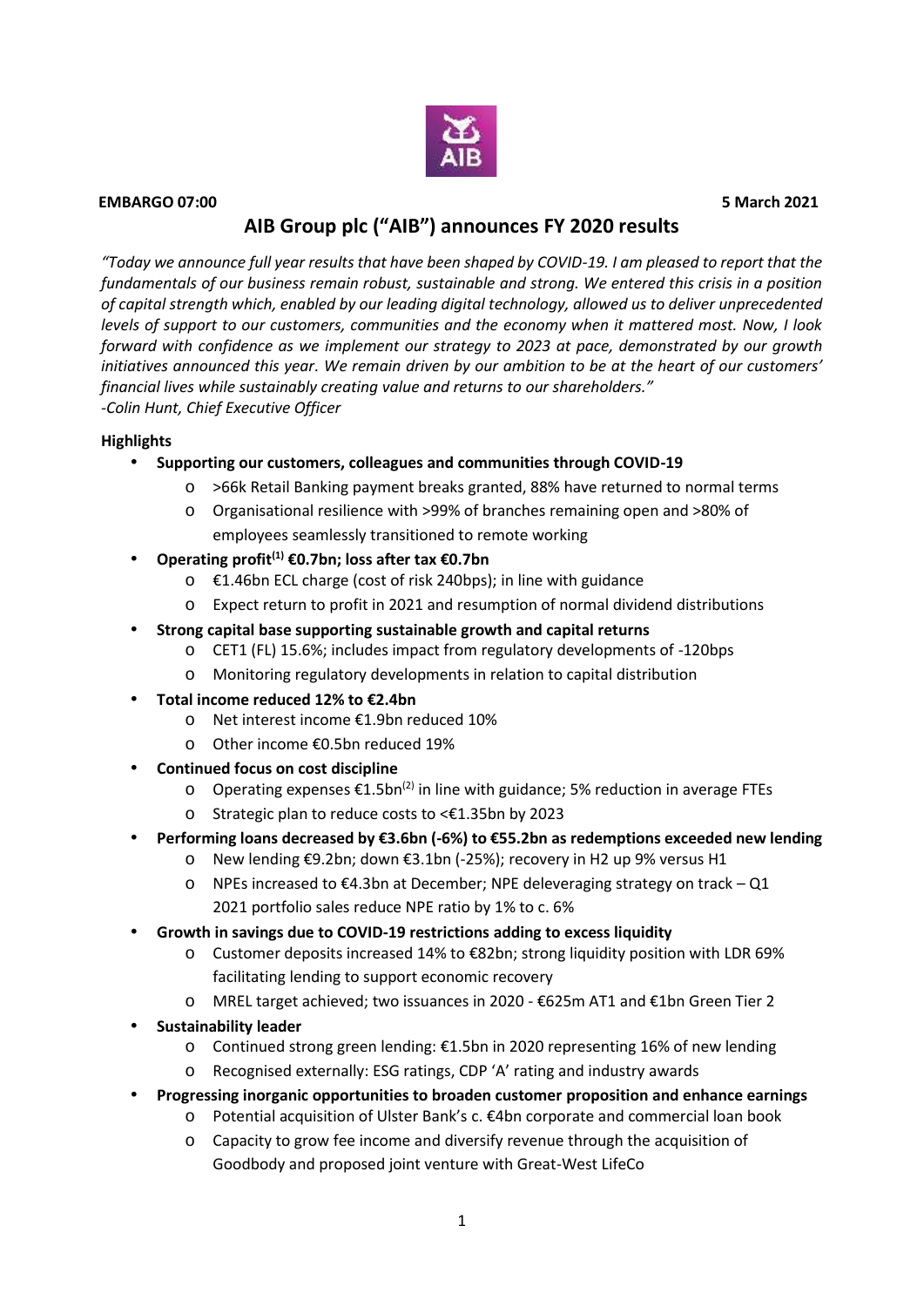### **Strategy 2023 - medium-term targets**(3)

Following a comprehensive review in 2020, the Group refreshed its strategy and confirmed its medium term targets on 2 December 2020 as follows:

- $\bullet$  Absolute cost target<sup>(2)</sup> of <€1.35bn in 2023
- $\bullet$  CET1<sup>(4)</sup> target > 14%
- RoTE<sup>(5)</sup> > 8% by 2023

Significant progress on our strategic intent to complete our product suite and diversify revenue was delivered in early 2021. On 2 March 2021, we announced the agreement to acquire Goodbody, a leading Irish provider of wealth management, corporate finance and capital markets services. We are also in advanced discussions with Great-West LifeCo Inc to establish a joint venture to greatly enhance our life, pensions and savings propositions.

Additionally, on 19 February 2021 we announced the potential acquisition of a c. €4bn portfolio of performing corporate and commercial loans and the transfer of employees to AIB from within Ulster Bank Ireland DAC's Commercial franchise directly involved in the day to day management of the loan book.

#### **2020 FINANCIAL PERFORMANCE**

The challenging operating environment for European banks remained in 2020 with the continued lower for longer interest rate backdrop and uncertainties created by the COVID-19 pandemic.

The Group delivered an operating profit<sup>(1)</sup> of €729m (FY 2019: €1,087m) and a loss after tax of €741m driven by expected credit loss (ECL) charge of €1,460m and exceptional items of €215m.

Total income reduced 12% reflecting a 10% decline in Net Interest Income (NII) and a 19% decline in Other Income.

Net interest income (NII) of €1,872m was 10% lower than the prior year (FY 2019: €2,076m) and the lower interest rate environment was a key driver of this decline. Other factors were lower loan volumes and income from investment securities partially offset by lower cost of deposits. Net interest margin (NIM) of 1.94% reduced 43bps in 2020 (FY 2019: 2.37%), of which 26bps was due to excess liquidity factors, the remainder was primarily due to lower yields on investmentsecurities and reduced loan volumes. Q4 2020 exit NIM was 1.70% and excess liquidity continues to impact in the first quarter of 2021.

Other income of €499m was 19% lower in 2020 than in the previous year. Fee and commission income of €395m was down 16% on the prior year (FY 2019: €472m), predominantly as a result of reduced economic activity and changes in customer behaviour. These changes include the shift from cash to digital payments demonstrated by a 39% reduction in the number of ATM transactions in 2020 versus 2019 and the continued rise in the number of digital wallet/contactless payments which have increased by 71% over the same period. The other material components of Other Income were income on previously restructured loans (€42m), gains on leverage loan disposals (€24m) and gains on equity investments (€36m).

Operating costs of €1,527m<sup>(2)</sup> were in line with guidance and 2% higher than prior year. Factors that impacted costs in 2020 were increased depreciation and expenses incurred due to the COVID-19 pandemic, partially offset by lower staff costs. FTE numbers reduced by 5% on average or 3% in the year to 9,356 and 9,193 respectively.

2021 costs are expected to decline marginally from FY 2020 as we progress towards our updated medium term target of <€1.35bn by 2023 reflecting >10% net cost reduction and >15% or c. 1,500 reduction in FTEs. We continue to simplify, streamline and strengthen the organisation through digitalisation and ways of working as we enhance the efficiency of the bank.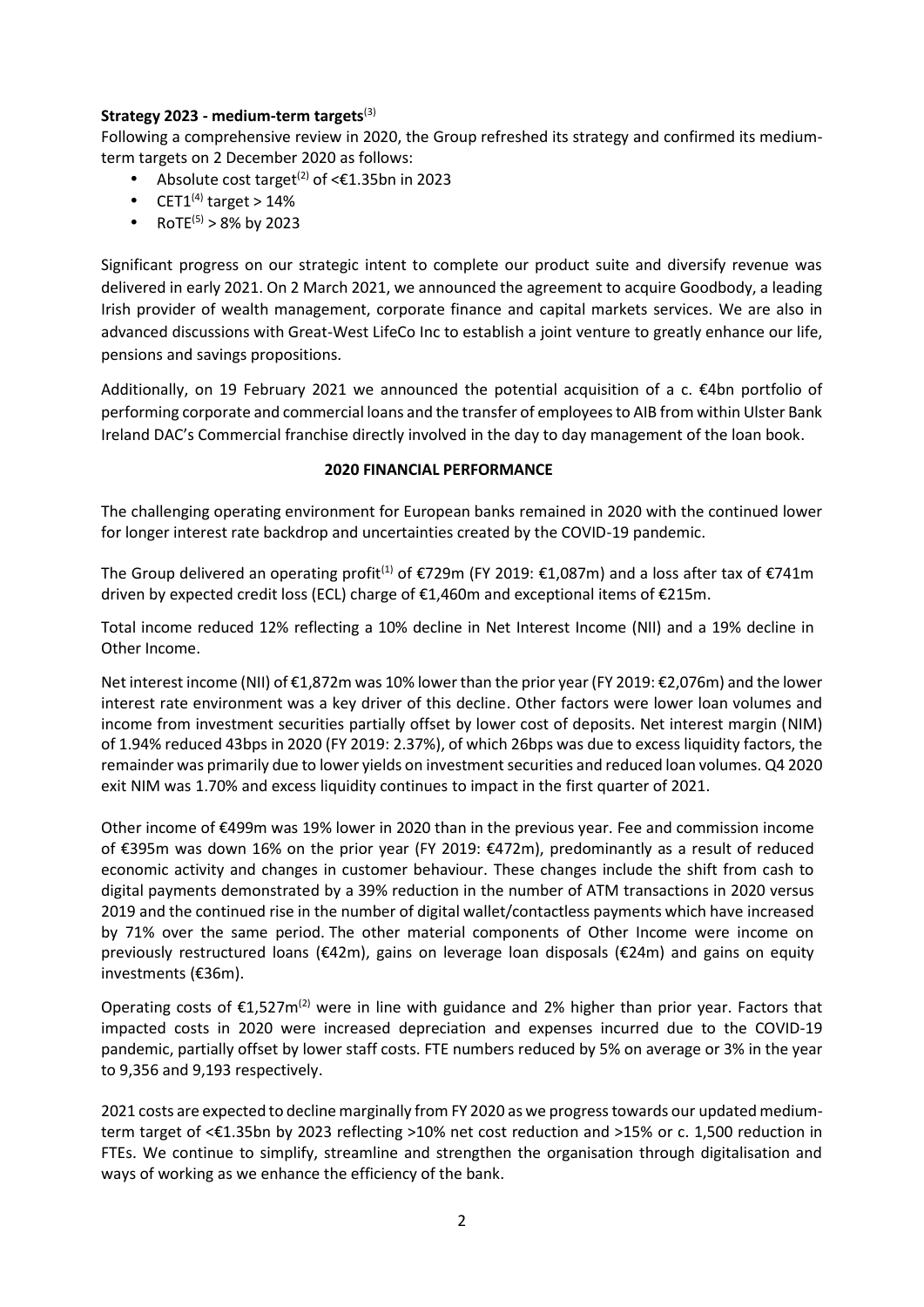Regulatory costs and bank levies were €115m in 2020, relating to the Single Resolution Fund (SRF), the Deposit Guarantee Scheme (DGS), the Bank levy and other regulatory levies and charges (FY 2019: €104m). The higher cost was mainly due to an increase in the DGS.

The ECL charge was €1,460m and is covered in more detail below (FY 2019: €16m ECL charge).

The Group's share of associated undertakings was €15m in 2020 compared to €20m in the previous year.

Exceptional items were €215m in 2020. These include the operational costs of the tracker restitution programme and customer redress, UK restructuring, impairment of intangibles and other one-off system and resourcing costs incurred due to the implementation of COVID-19 related payment breaks.

#### **ASSET QUALITY**

The ECL charge was €1.46bn (CoR 240bps) with the majority (€1.2bn) taken in H1 2020. Coverage rates increased across all stages and in total doubled to 4%. As outlined previously, our ECL methodology comprises three key components.

## **1. Macroeconomic assumptions: €0.4bn ECL**

The IFRS 9 models have been updated with four macroeconomic scenarios and weightings resulting in a €0.3bn reduction to the ECL charge in H2 2020 versus a €0.7bn charge in H1 2020. Economic indicators such as GDP and house price inflation (HPI) were better than expected while other factors such as unemployment remain challenging.

*€0.4bn of the €1.46bn 2020 ECL charge relates to macroeconomic scenarios.*

### **2. Staging movements: €0.7bn ECL**

While Stage 2 exposures decreased by €1.1bn in the second half to €9.4bn (June 20: €10.5bn; Dec 19: €4.0bn), there was an increase in Stage 3 exposures<sup>(6)</sup> in those sectors most impacted by COVID-19 restrictions. The volume of Stage 3 exposures increased by €1bn to €4.3bn at the end of December (June 20: €3.7bn; Dec 19: €3.3bn). Increased ECL allowance in the sectors most impacted by COVID-19 restrictions (e.g. accommodation, hospitality, retail commercial real estate) was the key driver of the H2 ECL charge.

*€0.7bn of the €1.46bn 2020 ECL charge relates to staging movements.*

#### **3. Post model adjustments (PMAs): €0.4bn ECL**

In the second half, there were additional PMAs of €0.3bn. The increase in ECL provisions from additional PMAs during the year was primarily due to increased coverage of €0.2bn on legacy NPE mortgages and €0.2bn for risk of further downward staging migration in those sectors most impacted by COVID-19 restrictions.

*€0.4bn of the €1.46bn 2020 ECL charge relates to post model adjustments.*

Our ECL approach remains conservative, forward looking and comprehensive. Notwithstanding the significant uncertainty, we expect the cost of risk to be more normalised in 2021 (c. 40bps) based on our current view of macroeconomic assumptions.

#### **BALANCE SHEET**

Gross loans in the year declined by 4% to €59.5bn (June 20: €60.6bn; Dec 19: €62.1bn). In 2020 the performing loan book decreased by €3.6bn (-6%) to €55.2bn due to redemptions exceeding new lending, a net movement of €1.8bn to non-performing exposures, €0.5bn leverage loan disposals and foreign exchange impacts.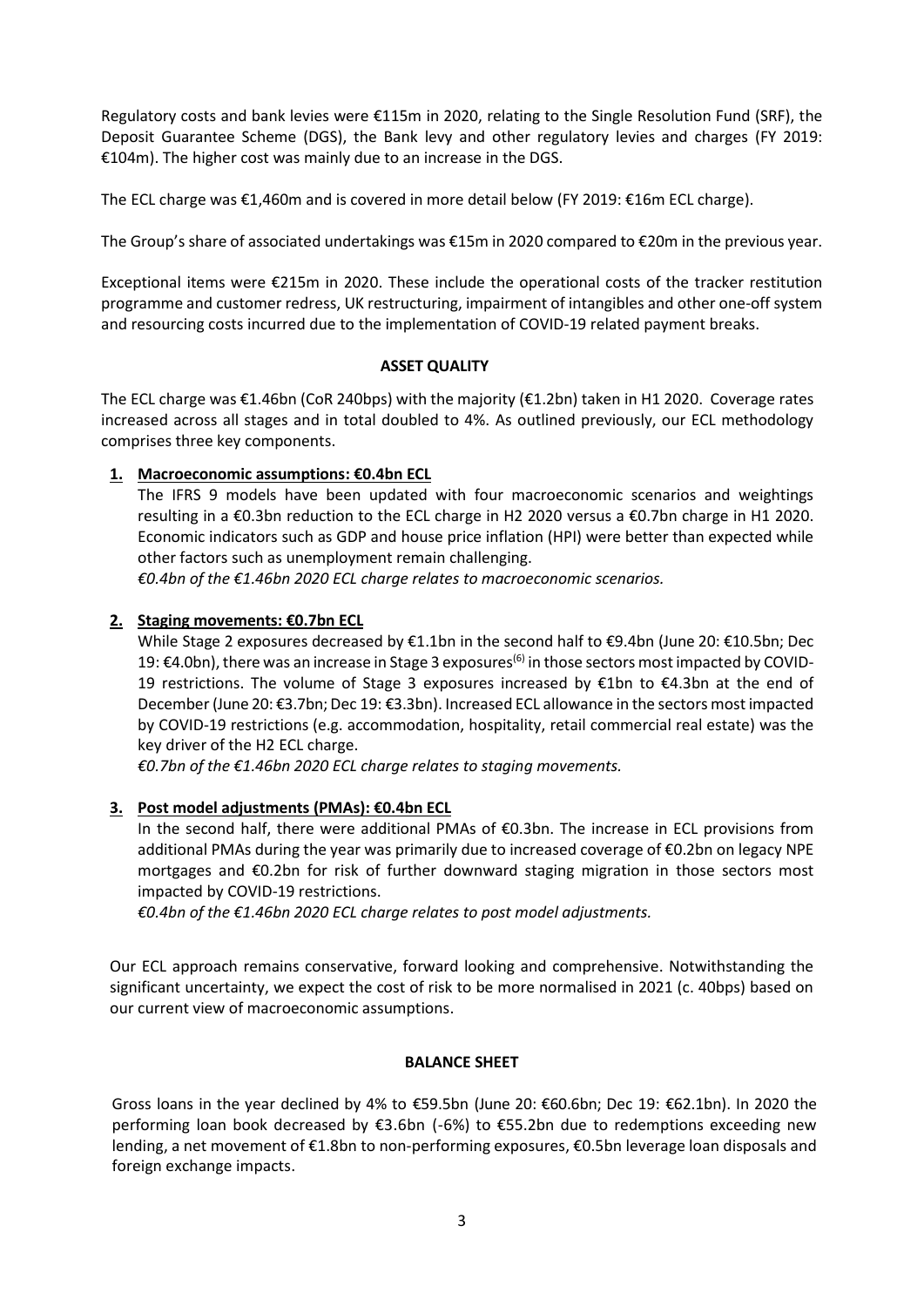Despite the various challenges of COVID-19, the Irish mortgage market remained resilient in 2020 with new lending of €8.4bn and house price inflation of 2.2%. Following a strong start to the year, our 2020 market share was 28.4%<sup>(7)</sup>. Amid high uncertainty, we temporarily amended our credit policy to protect customers from taking on unsustainable debt until their situations were more thoroughly assessed. While there is a lag in drawdowns, our new application pipeline has recovered to pre-COVID-19 levels.

Our new mortgage lending in Ireland reduced 21% in the year to €2.3bn and our personal lending was 10% lower than the previous year. Within our CIB business, traditional corporate lending was down c. 10% and there was a c. 40% decrease in real estate finance lending. Syndicated and international lending was significantly lower than 2019 reflecting our subdued risk appetite for this sector. Our renewable energy and infrastructure loan book continues to grow as we support our customers in the transition to a low-carbon economy. In total, green lending of €1.5bn was recorded in 2020 representing 16% of new lending.

Our Irish SME new lending in the year was broadly flat versus the prior year. Throughout the year, SME businesses continued to face numerous challenges such as the impact of COVID-19 restrictions and Brexit uncertainty. The sector remains in receipt of government supports and in 2020 AIB was first to market with our Government-backed COVID-19 Credit Guarantee Scheme term loan. Our allocation of €746m allows us to further support this sector although credit demand has been subdued so far with modest drawdowns. UK new lending (in sterling) reduced 26% reflecting reduced economic activity in COVID-19 impacted sectors and Brexit related uncertainty.

In total, Group new lending was better than expected with a decrease of 25% in the year versus guidance of -30%. A pick-up in economic activity in the second half of 2020 led to a 9% increase in new lending versus the first half of 2020 with growth in mortgages, personal and SME.

NPEs increased by €1bn to €4.3bn (7.3% of gross loans) in the year within the sectors most impacted by COVID-19 restrictions such as hospitality and retail shopping centres. In Q1 2021 we agreed the sales of two NPE portfolios in deep arrears which collectively reduce the NPE ratio by c. 1% as well as reducing RWAs and alleviating some negative calendar provisioning impact.

## **FUNDING & CAPITAL**

AIB's funding ratios remain strong with LDR, LCR and NSFR of 69%, 193% and 148% respectively, all well in excess of minimum requirements. Customer deposits have increased significantly to €82bn from €71.8bn in December 2019 (June 20: €75.7bn) reflecting a higher rate of savings. This accumulation of deposits, in addition to €4bn of TLTRO III, contributed to increased balances held at Central Bank of Ireland of €19bn at the end of the year (Dec 19: €7bn).

AIB has met its MREL requirements and issued €6bn of HoldCo debt to date. In 2020, AIB successfully issued an AT1 of €650m and our inaugural Green Tier 2 bond of €1bn, further strengthening our capital position.

The fully loaded CET1 at the end of year was 15.6% (Dec 19: 17.3%) and movements in the year represent a loss of €0.7bn (-140bps), lower RWAs from reduction in loans (+80bps), cancellation of the 2019 dividend (+40bps) and other smaller movements(-30bps). In addition to these movements, there was a reduction in CET1 from regulatory adjustments (-120bps) incorporating the negative impacts of TRIM and calendar provisioning partially offset by the benefits from software intangibles and SME CRR Art. 501.

Total capital ratio at December 2020 was 20.8% on a fully loaded basis while transitional capital ratio was 23.9%. At 15.6%, our CET1 fully loaded capital ratio is in excess of our greater than 14% medium term target and minimum regulatory requirements with a very significant buffer above maximum distributable amount (MDA) trigger levels.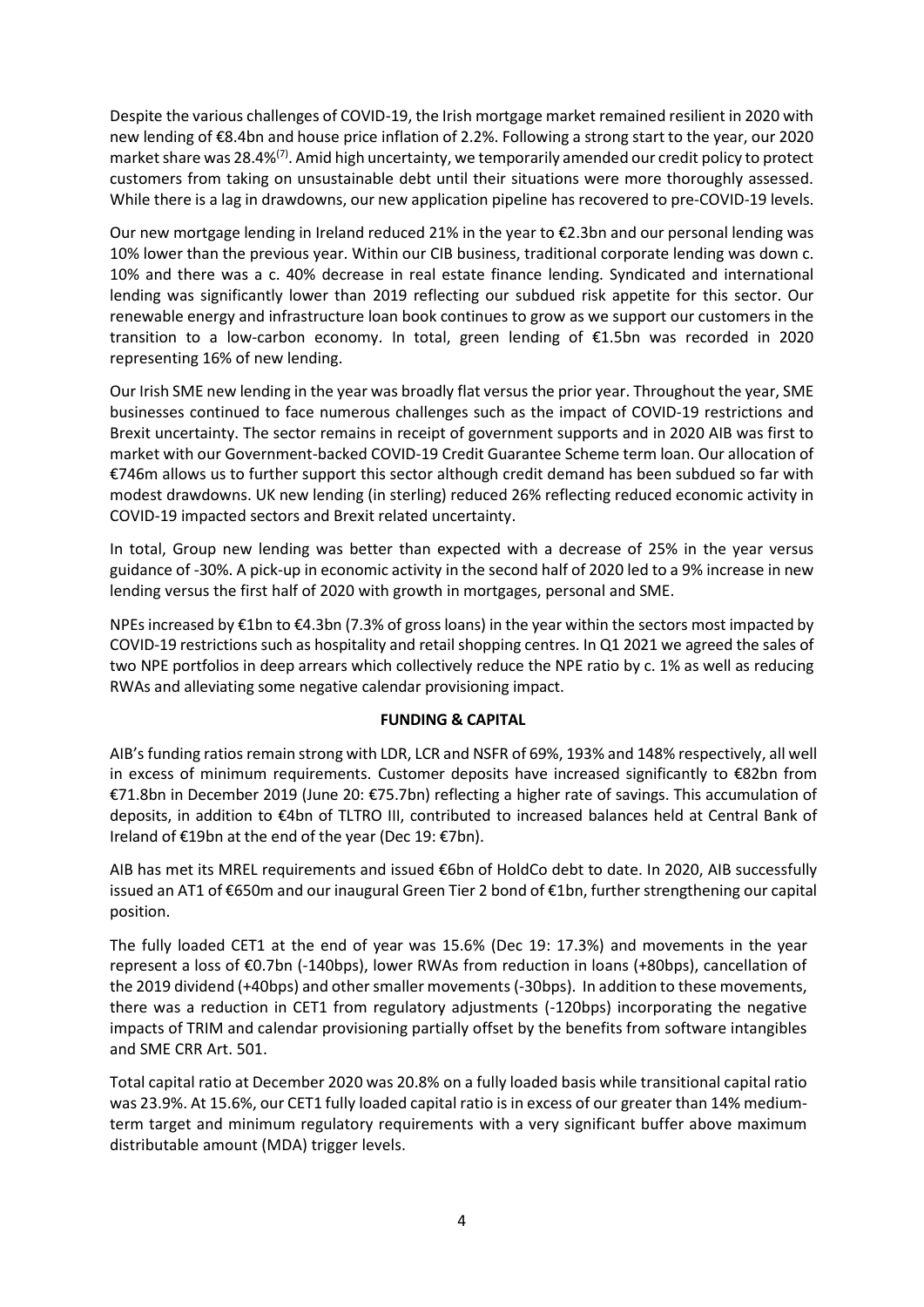## **SUSTAINABLE COMMUNITIES**

As a leader in Sustainability, progressing the Sustainability agenda is a strategic priority. We continue to play our part to ensure a greener tomorrow by backing those building it today. 2020 marks our first year reporting under TCFD<sup>(8)</sup> and UNEP FI PRB<sup>(8)</sup> enhanced disclosures which can be found in our Sustainability report. The summary below gives a sample of the progress made in 2020 across each of the ESG categories/criteria:

#### Environment

- **Net Zero long term target and ambitions** set and approved by Board; working to set Science Based Targets aligned to the SBTi<sup>(9)</sup> methodology
- Launched **Green Consumer Loan** to support customers to retrofit homes to make them more energy efficient and launched the **electric vehicle (EV)** proposition
- A number of **Sustainability linked loans** provided to our Corporate customers
- Raised €1 billion in the first **Green Bond** issuance by an Irish bank
- **First disclosures under TCFD**(8) and **UNEP FI Principles for Responsible Banking**(8)

#### Social

- Launched a €300 million **Social Housing Fund** in November 2020 to deliver 2,000 sustainable A-rated homes
- Pledged €5m to community causes including €2.4 million funding in the battle against COVID- 19 for a dedicated **Research Hub at Trinity College Dublin**
- **AIB Together Community Partnerships** FoodCloud and GAA
- **Financial Literacy focus** AIB Schools Programme, Vulnerable Customer Training, Fraud Prevention training and alerts
- Established a **Socially Responsible Investment (SRI) Bond Framework** & related SRI Bond Portfolio (aiming to represent 10% of the Treasury Fixed Income portfolio)

#### Governance

- **ESG regulatory training** provided at Board, Executive and employee level
- Enhanced **Human Rights Commitment statement published** and signatory to **UN Global Compact**
- In November 2020 we hosted our **fourth annual Sustainability Conference** as part of Ireland's Climate Finance Week 2020, hosting 18 events with 5,100 attendees over five days including significant employee participation
- **Excluded activities list**<sup>(10)</sup> published externally for a defined list of lending activities for customers with an exposure greater than €300k and integrated into our Group Credit Risk policy
- Launched our **Responsible Supplier Code** setting out expectations for suppliers and the key social, ethical and environmental values to abide by

With the ongoing public health crisis, we continue to follow Government guidelines in relation to the management of COVID-19 and to put the health and safety of our customers and colleagues at the forefront of our minds as we support the communities in which we operate. We welcome the Government's initiatives and are well positioned to support the rebooting of the Irish economy.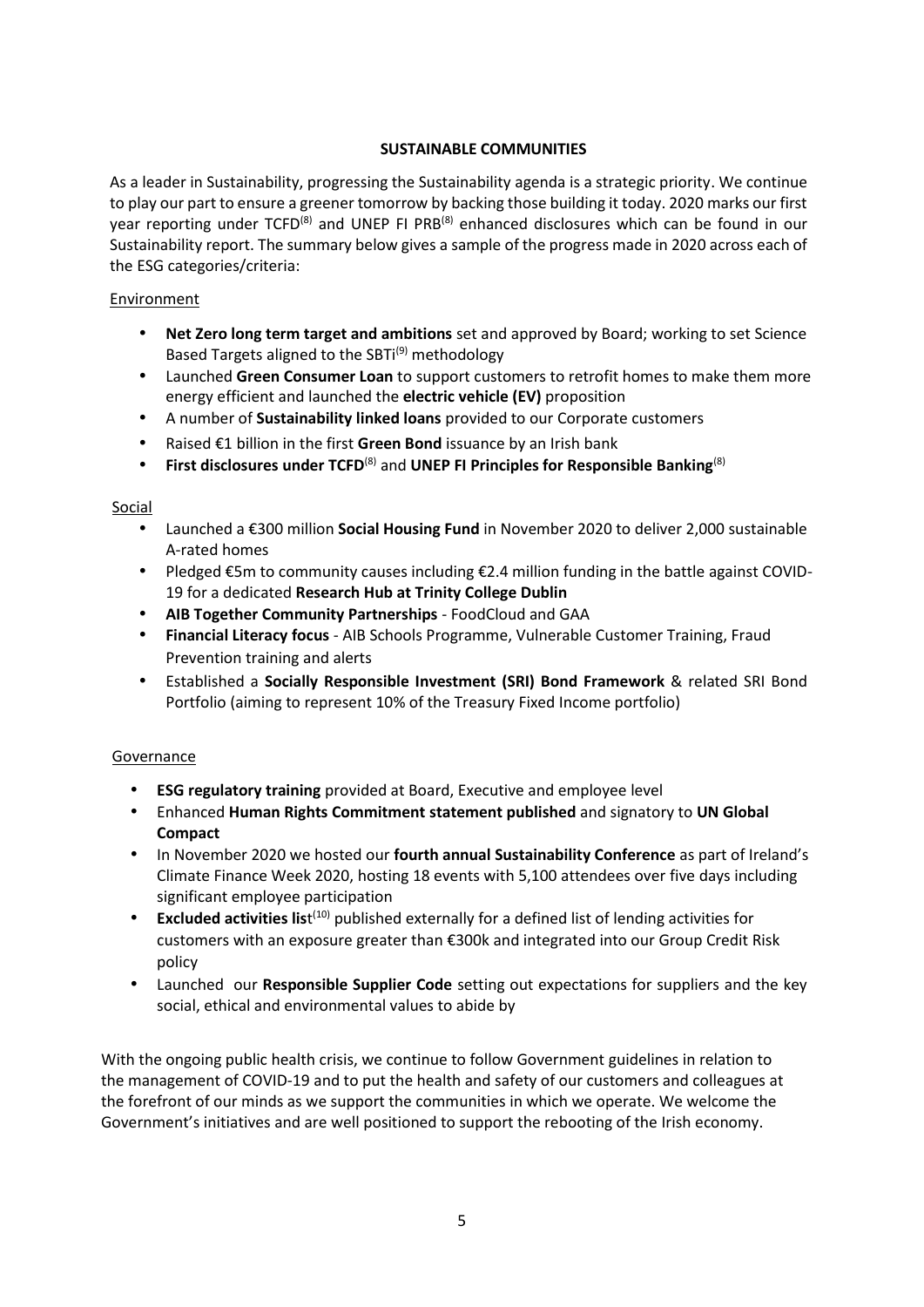#### **OUTLOOK**

Although the economic and operating environment has changed dramatically over the past year, the five pillars of our strategy remain in place and their relevance has been further validated and underpinned by the COVID-19 crisis. Strategy 2023, announced in December 2020, will see us delivering on a revised set of financial targets enabled by a refocused set of strategic priorities and initiatives.

We have started the year in earnest and are pleased with the progress so far including the agreement with Natwest Holdings for the proposed acquisition of Ulster Bank's c. €4bn corporate and commercial loan book and the acquisition of Goodbody. We will continue to seek to make selective investments in order to address gaps in our overall customer offering and to diversify income streams, ensuring AIB is the market-leading full service financial services provider in Ireland.

In terms of economic outlook, the return to lockdown at the start of 2021 has delayed the recovery. However, the conclusion of an EU-UK Free Trade Agreement and the approval and roll-out of COVID-19 vaccines were two positive developments in late 2020. While it will be the second half of 2021 before the vaccines become widely available, it does provide the foundation for a strong sustained recovery as the year progresses. Additionally, the potential for the unwinding of the large build-up of private sector savings together with the continuing supportive macro policies provide optimism for a strong rebound in activity in the next couple of years.

While in the near term, uncertainty remains high, overall we remain positive in our return to profitability in 2021 and a resumption of normal dividend distributions in line with regulatory guidelines. With our strong balance sheet and implementation of our refreshed strategy underway, we will reshape our business so that we generate growing and sustainable profits, provide an excellent and efficient customer experience and make a meaningful contribution to the communities and societies that we serve. Our targets are set, our plans are in place and we are prepared at every level to deliver on these commitments in the interests of all of our stakeholders.

\*\*\*

Further detail, including the 2020 Annual Financial Report, can be found on aib.ie/investorrelations

- *1) Operating profit before impairment losses and exceptional items*
- *2) Costs before bank levies and regulatory fees and exceptional items*
- *3) Excludes potential inorganic opportunities*
- *4) Fully loaded*
- *5) RoTE = (PAT – AT1) / (CET1 @ 14% of RWAs)*
- *6) Stage 3 exposures include Purchased or Originated Impaired Loans (POCI)*
- *7) Source: Mortgage drawdowns BPFI Dec 2020*
- *8) Task Force on Climate-related Financial Disclosures; UN Environment Programme Finance Initiative Principles for Responsible Banking*
- *9) Science Based Target initiative*
- *10) Excluded Activities list (see https://aib.ie/corporate/sector-expertise/excluded-activities) is effective in Group Credit Risk Policy since 29.1.2021. It applies to new term lending to business customers with a Gross Connected Exposure of >£/€300k and which are relationship managed.*

**- ENDS -**

*For further information, please contact*:

Donal Galvin Niamh Hore Niamh Hore Paddy McDonnell

Chief Financial Officer **Head of Investor Relations** Head of Media Relations Tel: +353-1-6418300 Tel: +353-1-6411817 Tel: +353-(0)87-739 0743

email: donal.j.galvin@aib.ie email: niamh.a.hore@aib.ie email: paddy.x.mcdonnell@aib.ie